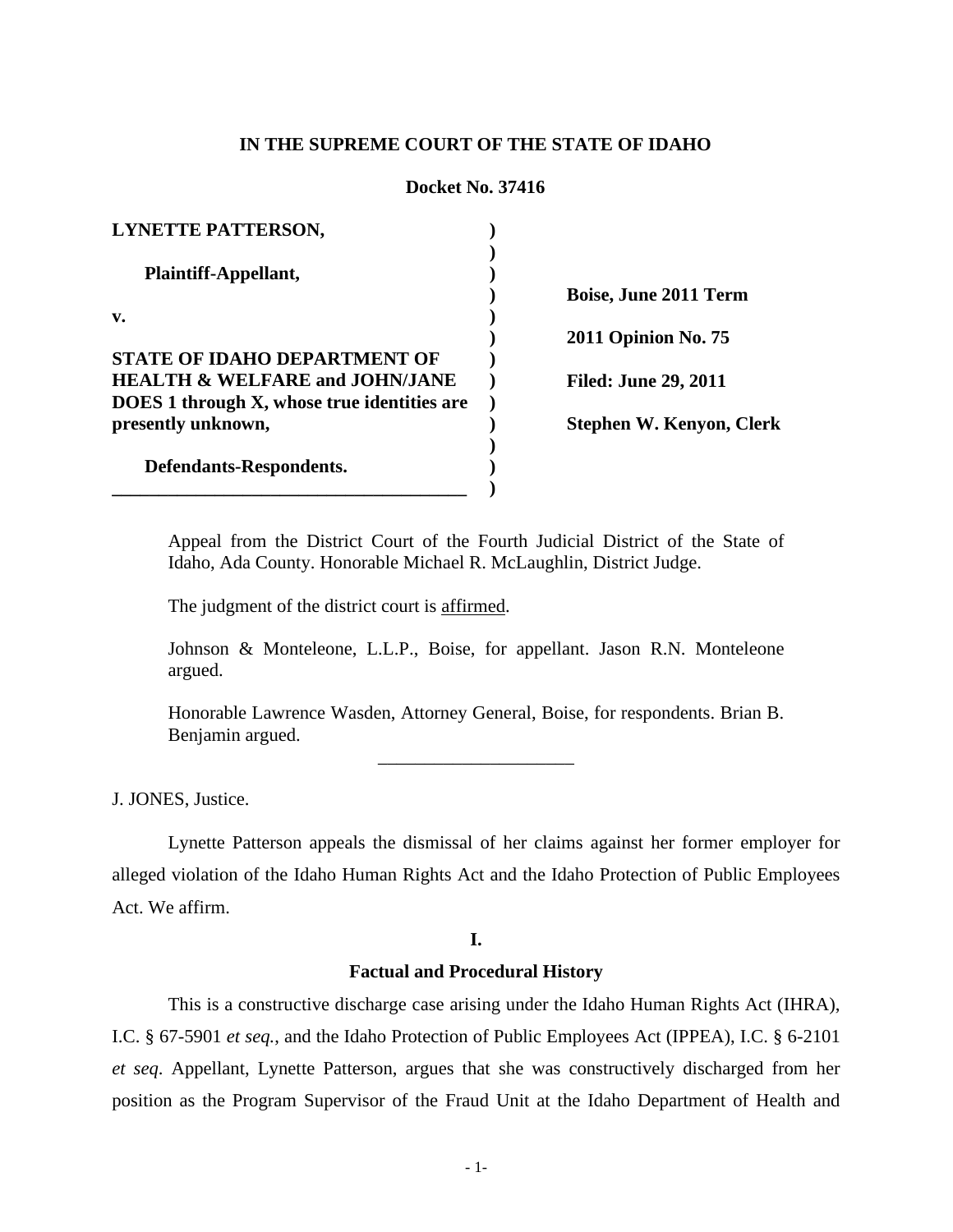Welfare (IDHW) due to her complaints regarding an intra-office romance between her supervisor, Mond Warren (Warren), and a lateral employee, Lori Stiles (Stiles). Stiles was the Program Supervisor of the Surveillance Utilization and Review Unit (SUR Unit) and Warren was the direct supervisor for both Stiles and Patterson. Patterson made multiple complaints regarding the relationship and favoritism, which she alleges resulted in her first negative performance review with IDHW, culminating in a constructive discharge.

IDHW had an internal policy discouraging intra-office relationships. Its manual provided the following guidance on such relationships:

Cohabitation and Romantic Relationships. Cohabitation of and/or romantic relationships between employees and their supervisors and others holding positions of authority over them is not condoned. If such relationships exist, the disciplinary action such as involuntary transfer may be considered. The possibility of intentional, unintentional or perceived abuse of power should be strongly considered in such relationships.

Patterson's first complaint regarding the affair and preferential treatment came in the fall of 2004. Patterson went to Human Resource (HR) Specialist Bethany Zimmerman (Zimmerman) and told her that Warren and Stiles were having an affair and, as a result of the affair, "Warren was not treating her fairly." As a result of this complaint and others, Zimmerman and Warren's direct supervisor, David Butler (Butler), confronted Stiles, but Stiles denied the existence of the affair. Butler and Zimmerman conducted an interview with Warren who similarly denied the allegation. Two months later, Zimmerman again went to Butler to alert him to ongoing rumors regarding the inappropriate relationship and preferential treatment. Thereafter, Butler and another HR employee questioned Warren about the relationship for a second time, but he again denied the affair. However, several days after this second interview, Warren went to Butler and admitted to having had an intimate relationship with Stiles some five years previously (in approximately 1999 or 2000). The relationship was said to have lasted one year, with sporadic intimate encounters thereafter.

After Warren admitted to the romantic relationship, IDHW Civil Rights Department Manager Heidi Graham (Graham) conducted an investigation regarding the complaints of preferential treatment. Graham interviewed Patterson on December 28, 2004. During the interview, Patterson alleged that the SUR Unit received preferential treatment, including better pay, better equipment, access to evidence rooms, more recognition, and preferential disciplining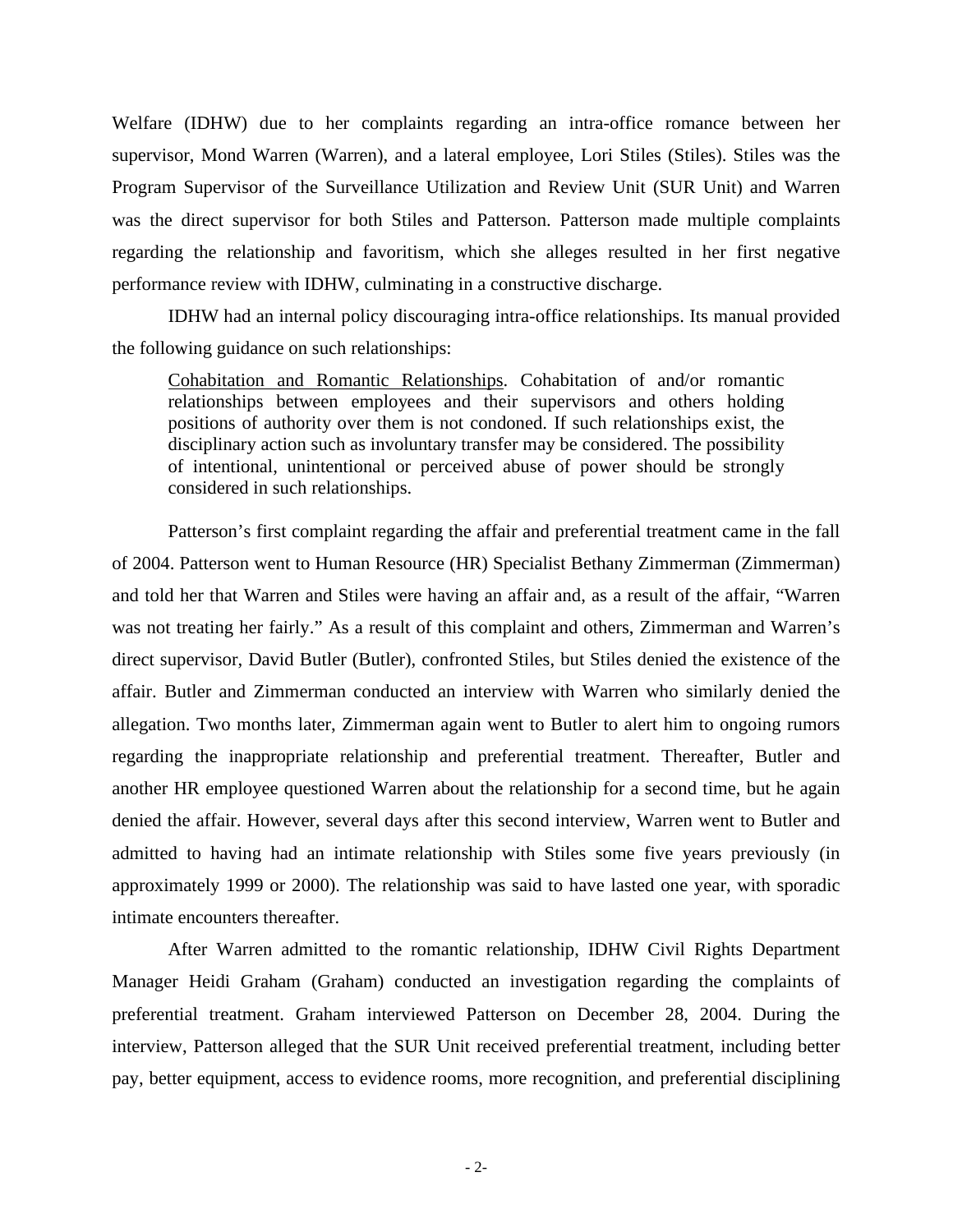of subordinate employees. Graham's investigation concluded that Warren and Stiles had engaged in a romantic relationship but also concluded that there was no evidence to support the allegations of preferential treatment. "[A]ny differences complained of by Fraud Unit staff and Ms. Patterson regarding the SUR Unit were either inconsequential, were based on perception and lacked factual bases, were the result of legitimate program needs or were merely territorial rivalries between the two groups."

At the conclusion of the investigation, Employee Relations Manager Monica Young (Young) met with Patterson to discuss the investigation outcome. After explaining Graham's conclusions, Young noted that Patterson was upset that Graham "was lied to and fell for it" and

wanted to know where she could complain and I told her she could file a complaint with the Idaho Human Rights Commission or consult with an attorney. She told me she knew she would be retaliated against. . . . . She cut me off before I could finish and said she could talk about [Ms. Stiles and Mr. Warren having an affair] if it was impacting her and other's work and she stormed out of my office.

Because Warren had been dishonest about the relationship, a "Notice of Employment Status" letter was placed in his permanent employee file. This letter indicated that "the work environment in the unit is disruptive, dysfunctional, and laden with mistrust, resentment, and anger." However, Warren retained his position as Bureau Chief, and as the supervisor of both Stiles and Patterson.

In February of 2005, Butler attended a Fraud Unit meeting at Patterson's request, wherein staff voiced concerns regarding the alleged relationship and preferential treatment. The Fraud Unit provided Butler with an "Issues Memorandum" describing the concerns of the unit, and Patterson personally provided Butler with an additional document entitled "Summary of Issues Fraud and Sur Units." After further discussions between Butler and Graham, Butler decided not to re-open the investigation because there were no new allegations raised in the complaints.

Patterson had a performance review in May of 2005, approximately three months after the meeting with Butler, wherein she received "Achieves Performance Standards" but it was noted that she had not completed one performance objective. [1](#page-0-0) Patterson strenuously objected to the notation and attached a personal explanation to the performance review.

<span id="page-2-0"></span><sup>&</sup>lt;sup>1</sup> Prior to giving Patterson her May 2005 performance review, Zimmerman reviewed the rating and concluded it was appropriate and supported by documentation.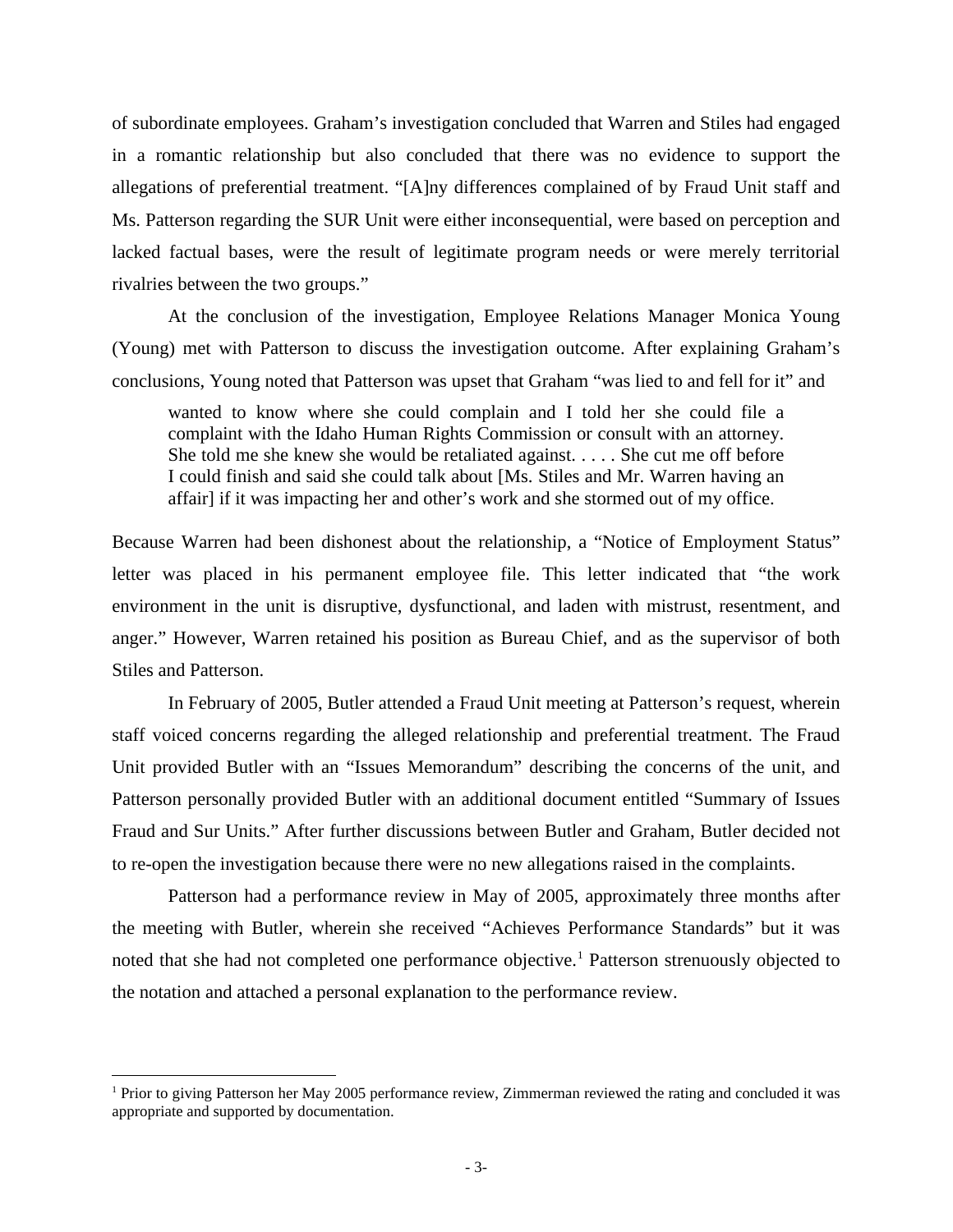Patterson met with Graham again on May 25, 2005, alleging "that there was retaliation and 'hostility' between the Fraud and SUR Units." Patterson further stated that "things had gotten worse since [Graham's December 2004] investigation had concluded." However, no new investigation resulted from these allegations.

On September 27, 2006, Patterson met with the new Director of IDHW, Richard Armstrong (Armstrong), to discuss her allegations of preferential treatment. Patterson told Armstrong that she "felt discriminated against in that she and the employees in her Fraud unit did not get an equal amount of resources (as the SUR unit) and were not getting the recognition of good work that she felt was being done by the members in the Fraud unit." She also made allegations of unequal pay. Following his meeting with Patterson, Armstrong met separately with Butler and Graham to discuss Patterson's complaints. He met with Patterson again on November 22, 2006, indicating that her concerns had been adequately investigated and, since no new incidents had occurred, he did not intend to reopen the previous investigation.

Approximately four months later, Warren gave Patterson a draft performance evaluation which rated her as "Does Not Achieve Performance Standards." This document specifically identified staff involvement in searches and continued use of deferred prosecution agreements as the basis for the negative review. This document was provided to Patterson on March 16, 2007, via an e-mail in which Warren requested a 2:00 p.m. meeting to discuss the evaluation. Patterson typed a resignation note before attending the afternoon meeting. The note stated, in relevant part:

Please consider this as my resignation from the Department of Health and Welfare Fraud Unit. After  $25\frac{1}{2}$  years with the state, I can no longer work under these conditions. The work environment has become increasingly hostile over the past few years. Retaliation is becoming unbearable. For health concerns and my own peace of mind, I am resigning effect[ive] March 30, 2007 and will be taking vacation from now until then.

I have left keys, badges, ID etc. with Susan Slade Grossl.

Patterson did not return to work after March 16,  $2007<sup>2</sup>$  $2007<sup>2</sup>$ 

On September 14, 2007, Patterson filed a complaint with the Idaho Human Rights Commission (IHRC), alleging sexual discrimination and retaliation. On September 25, 2007,

<span id="page-3-0"></span><sup>&</sup>lt;sup>2</sup> By precipitously resigning, Patterson elected to forego pursuit of statutory remedial procedures available to state employees. Employee problem solving and due process procedures are mandated by I.C. § 67-5315 and provided for in Rule 200 of the Rules of the Division of Human Resources & Idaho Personnel Commission (IDAPA 15.04.01.200).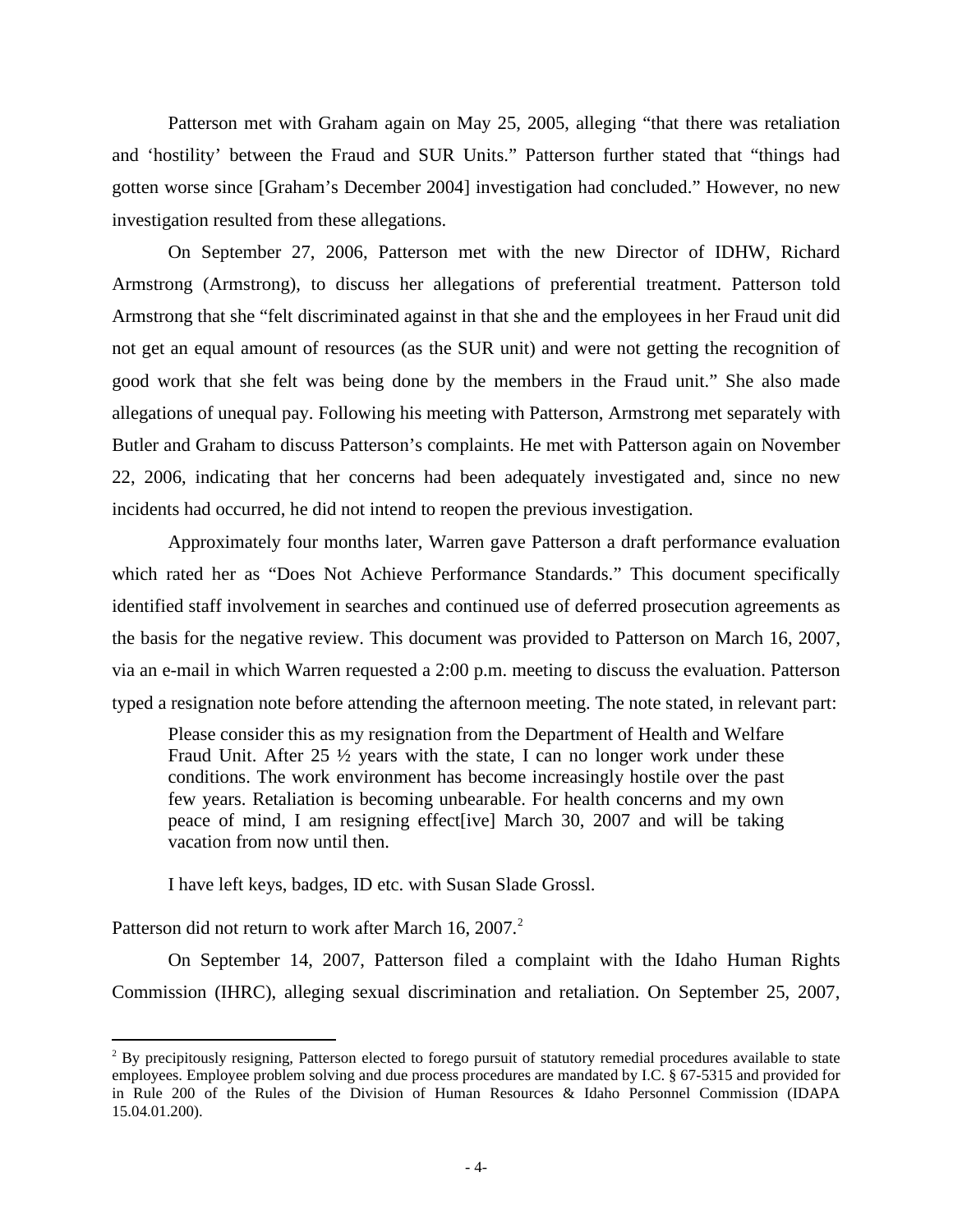Patterson filed her initial complaint in district court alleging violations of the IPPEA. Subsequently, Patterson amended this complaint by adding an unlawful retaliation claim in violation of the IHRA. IDHW moved for summary judgment on both claims, which the court granted because: (1) Patterson did not file her IPPEA claim within 180 days of her constructive discharge on March 16, 2007; and (2) Patterson failed to demonstrate that she engaged in protected activity in order to sustain her IHRA claim. Patterson moved for reconsideration on the IHRA claim, but the district court denied her motion. She timely appealed to this Court.

#### **II.**

## **Issues on Appeal**

- I. Is Patterson's IPPEA claim time-barred?
- II. Did the district court err in determining that Patterson failed to demonstrate that she was engaging in protected activity under the IHRA?

### **III.**

### **Discussion**

### **A. Standard of Review**

This Court reviews the grant of a motion for summary judgment on the same standard used by the district court. *Mackay v. Four Rivers Packing Co.*, 145 Idaho 408, 410, 179 P.3d 1064, 1066 (2008). Summary judgment is appropriate where "the pleadings, depositions, and admissions on file, together with the affidavits, if any, show that there is no genuine issue as to any material fact and that the moving party is entitled to judgment as a matter of law." I.R.C.P. 56(c). Disputed facts are liberally construed in favor of the nonmoving party and "all reasonable inferences that can be drawn from the record are to be drawn in favor of the nonmoving party." *Mackay*, 145 Idaho at 410, 179 P.3d at 1066. "Summary judgment is appropriate where the nonmoving party bearing the burden of proof fails to make a showing sufficient to establish the existence of an element essential to that party's case." *Id.* 

## **B. Patterson's IPPEA claim is time-barred.**

Patterson contends the district court erred in dismissing her IPPEA claim on statute of limitations grounds, both because IDHW waived any statute of limitations defense and because, even if it did not, her complaint on this claim was timely filed. Patterson first argues IDHW waived any statute of limitations defense regarding her IPPEA claim because it was not pleaded as an affirmative defense in IDHW's initial answer to her complaint. Patterson next argues that,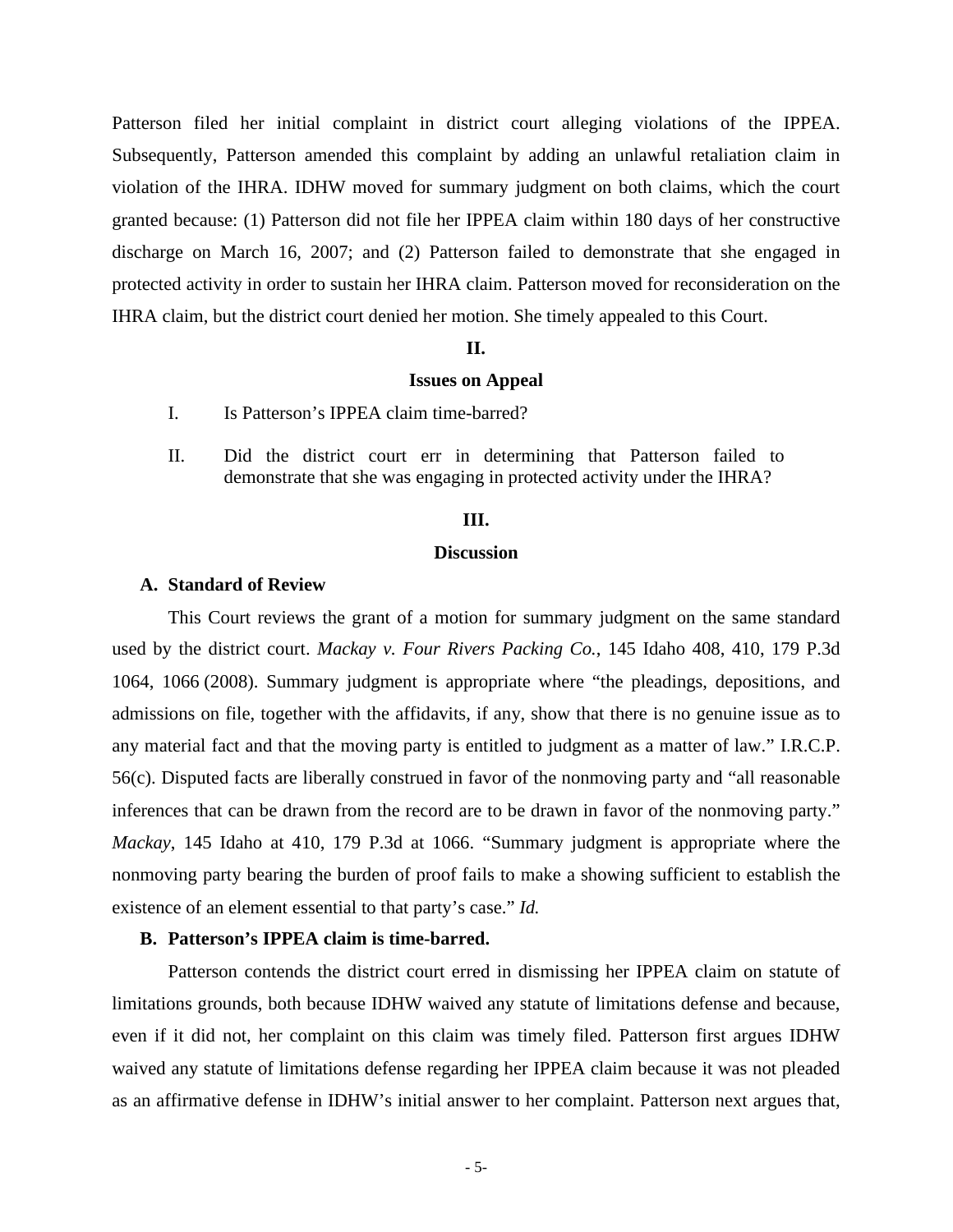even if the defense was not waived, her complaint was timely filed and the district court erred in using the notification date of her resignation, on March 16, 2007, rather than the effective date of her resignation, on March 30, 2007, as the appropriate accrual date for her IPPEA claim. IDHW argues it properly raised the statute of limitations defense at the time of the summary judgment proceedings and, therefore, never waived the issue. Additionally, IDHW argues that the relevant accrual date for Patterson's IPPEA claim is the date she provided her notice of resignation because she communicated her intent to resign on that date, and it was the last time IDHW could have engaged in unlawful employment activity.

The district court ruled that IDHW did not waive its statute of limitation defense, even though it was not pleaded in the answer to the complaint, because Patterson had the opportunity to fully argue the issue before trial. The court then determined that Patterson's constructive discharge claim was untimely filed on September 25, 2007, because it accrued on March 16, 2007, when the "atmosphere at work was so intolerable she could stay no longer and had to resign." The court rejected Patterson's allegation that the adverse actions constituted a continuing incident, culminating with the effective date of her resignation on March 30, 2007, because the constructive discharge was a discrete act.

Idaho Rule of Civil Procedure 8(c) provides that "[i]n pleading to a preceding pleading, a party shall set forth affirmatively" a statute of limitations defense. This Court has interpreted IRCP 8(c) as requiring affirmative defenses to be plead, but without identifying the consequences for failing to do so. *Fuhriman v. State, Dep't of Transp.*, 143 Idaho 800, 803-04, 153 P.3d 480, 483-84 (2007). In *Fuhriman*, the Court held that the State's failure to raise the affirmative defense of statutory employer immunity, until filing its memorandum in support of its motion for summary judgment, was not fatal to that defense. *Id.* at 804, 153 P.3d at 484. The Court determined that because the State's memorandum alerted the appellants to the affirmative defense, and the appellants responded to this argument in reply briefing, as well as in oral argument before the district court, the defense had not been waived for failing to plead it in the initial answer. *Id. See also Bluestone v. Mathewson*, 103 Idaho 453, 455, 649 P.2d 1209, 1211 (1982) (finding no waiver of a statute of frauds defense where it was raised "for the first time in the summary judgment motion even though the reply to the counterclaim has been filed."). Therefore, pursuant to *Fuhriman*, a party does not waive an affirmative defense for failing to raise it in the initial answer, so long as it is raised before trial and the opposing party has time to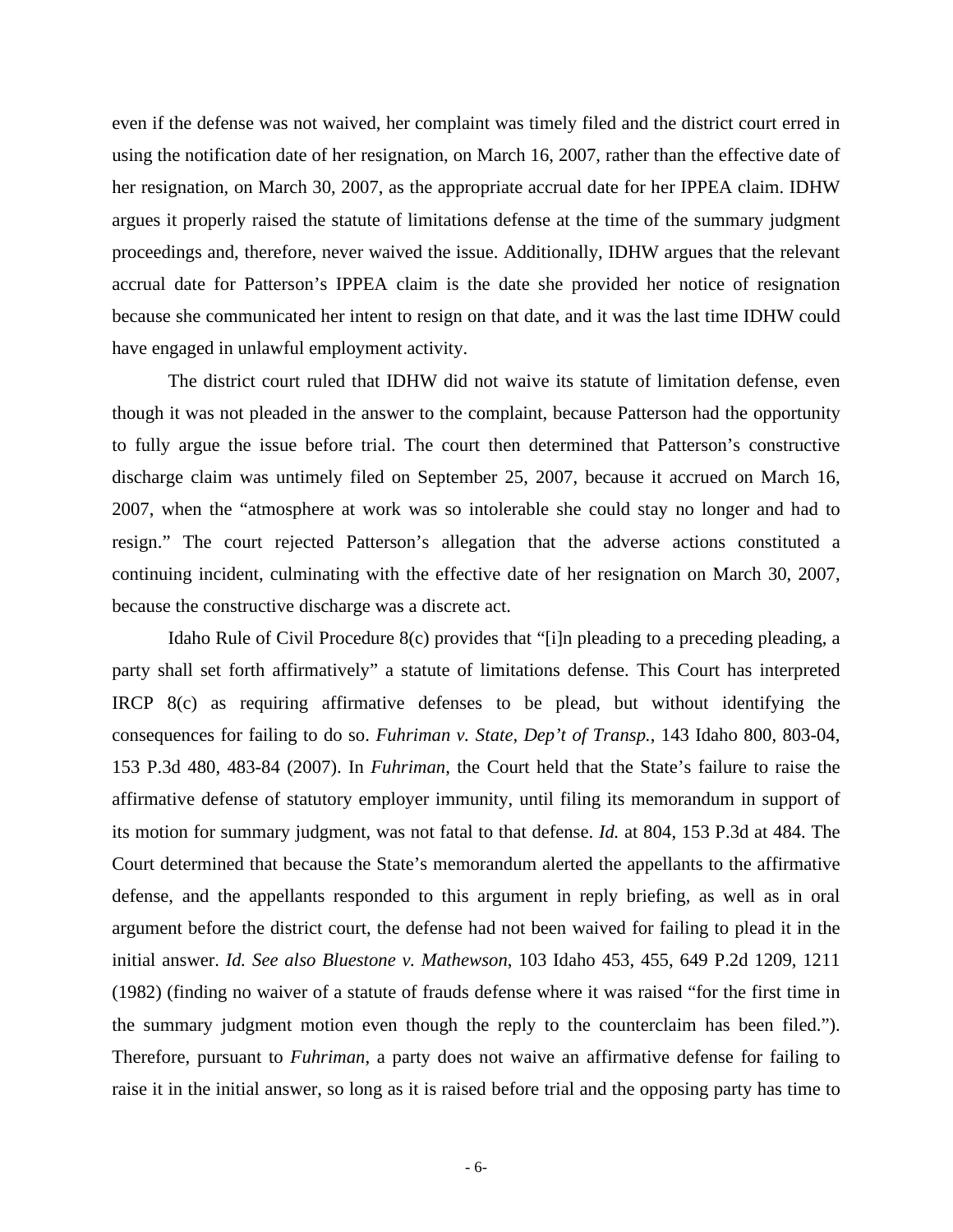respond in briefing and oral argument. Like the State in *Fuhriman*, IDHW raised its statute of limitations affirmative defense in its memorandum in support of its motion for summary judgment, and Patterson responded to this defense in her opposition memorandum. Consequently, IDHW did not waive its statute of limitations defense regarding Patterson's **IPPEA** claim. $3$ 

We next consider whether Patterson's claim was timely filed. The IPPEA seeks to protect the integrity of the government "by providing a legal cause of action for public employees who experience adverse action from their employer as a result of reporting waste and violations of a law, rule or regulation." *Van v. Portneuf Med. Ctr.*, 147 Idaho 552, 557, 212 P.3d 982, 987 (2009). To establish an IPPEA claim, a plaintiff must establish, by a preponderance of the evidence, "that the employee has suffered an adverse action because the employee, or a person acting on his behalf engaged or intended to engage in an activity protected under section 6-2104, Idaho Code." I.C. § 6-2105(4). "An employee who alleges a violation of this chapter may bring a civil action for appropriate injunctive relief or actual damages, or both, within one hundred eighty (180) days after the occurrence of the alleged violation of this chapter." I.C. § 6-2105(2).

Where the alleged adverse action is a constructive discharge, a plaintiff must prove that "working conditions bec[a]me so intolerable that a reasonable person in the employee's position would have felt compelled to resign[.]" *Waterman v. Nationwide Mut. Ins. Co.*, 146 Idaho 667, 672, 201 P.3d 640, 645 (2009). Assuming that Patterson met this evidentiary burden, this Court must determine whether her claim for constructive discharge arose with her resignation notice on March 16, or with the effective date of her termination on March 30. We hold that Patterson's IPPEA claim is untimely because her claim for constructive discharge arose on March 16 when she provided unequivocal notice of her intent to resign.

The Ninth Circuit has held that in constructive discharge cases, it is the date of resignation that starts the relevant statute of limitations period.

We hold . . . that the date of discharge triggers the limitations period in a constructive discharge case, just as in all other cases of wrongful discharge. Constructive discharge is, indeed, just one form of wrongful discharge. The fact

<span id="page-6-0"></span> <sup>3</sup> Patterson cites *Mortensen v. Stewart Title Guar. Co.*, 149 Idaho 437, 443, 235 P.3d 387, 393 (2010) for the proposition that unpleaded *claims* cannot be preserved for appeal. However, *Mortensen* clearly addresses claims, rather than affirmative defenses, and this Court has stated that the *Fuhriman* and *Bluestone* cases speak only to "when an affirmative defense may be properly raised and thus provides no basis for a different result" regarding a cause of action not raised in the initial pleadings. *Edmondson v. Shearer Lumber Prods.*, 139 Idaho 172, 178-79, 75 P.3d 733, 739-40 (2003). Thus, *Mortenson* is of no consequence to the situation at issue in this case.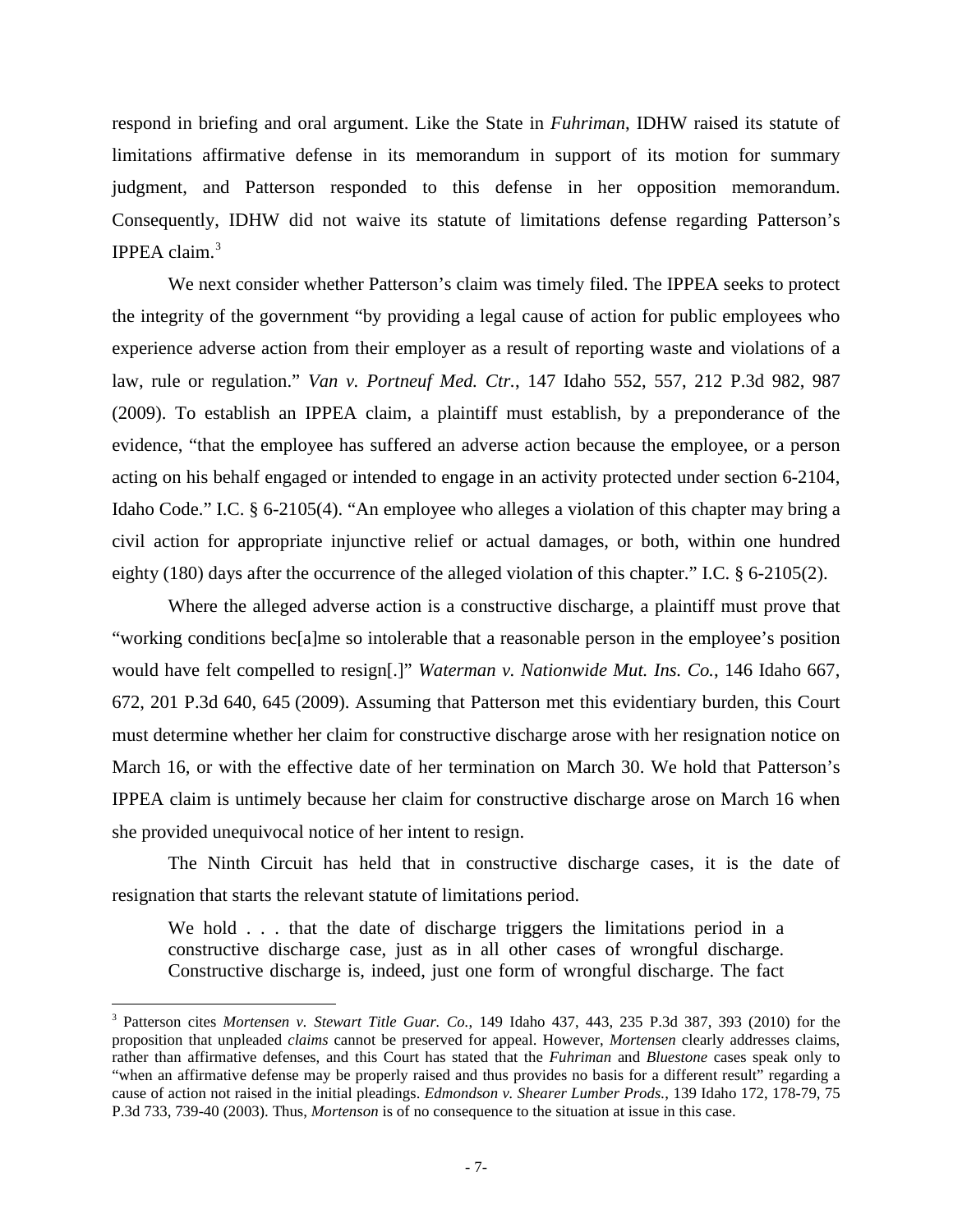that the actual act of terminating employment is initiated by the employee, who concludes that she is compelled to leave as a result of the employer's actions, rather than by the employer directly does not change the fact that the employee has been discharged. Therefore, if the date of [plaintiff's] quitting falls within the relevant period of limitations, as it unquestionably does here, her claim is timely filed.

# *Draper v. Coeur Rochester, Inc*., 147 F.3d 1104, 1110 (9th Cir. 1998).

Similarly, the Second Circuit has expanded on this holding and determined that a constructive discharge claim accrues on the date the employee gives "definite notice of her intention to retire," rather than upon the effective date of that resignation. *Flaherty v. Metromail Corp.*, 235 F.3d 133, 138 (2d Cir. 2000). In *Flaherty*, the plaintiff submitted a formal statement to her employer on June 12, 1997, that she would be retiring from the corporation effective November 1, 1997. *Id.* at 139. The court held that the June 12 notification date was the date that the plaintiff "effectively communicated her intention to resign" and was, therefore, the relevant date for her constructive discharge claim. *Id.* 

Like the plaintiff in *Flaherty*, wherein the court treated the resignation notice date as the appropriate accrual of the plaintiff's cause of action, rather than the effective date of her termination, Patterson gave IDHW definitive notice of her intent to resign on March 16, 2007, even though that resignation was not to become effective until March 30, 2007. Specifically, Patterson's resignation note stated that she could no longer work for IDHW due to the unbearable conditions to which she was subjected and that she would take vacation time until the effective date of her resignation. Indeed, Patterson turned in her keys and badge and did not return to work after her March 16 notice. IDHW was in no position to subject her to additional discriminatory treatment after that date. While Patterson points to documents created by IDHW, identifying her termination date as March 30, 2007, to establish her discharge date, the accrual of the constructive discharge claim is based on when the work environment became unbearable for the *employee*, not when the employer believed she was no longer employed there. Therefore, we affirm the decision of the district court that Patterson's IPPEA claim was time-barred under I.C.  $§ 6-2105(2).$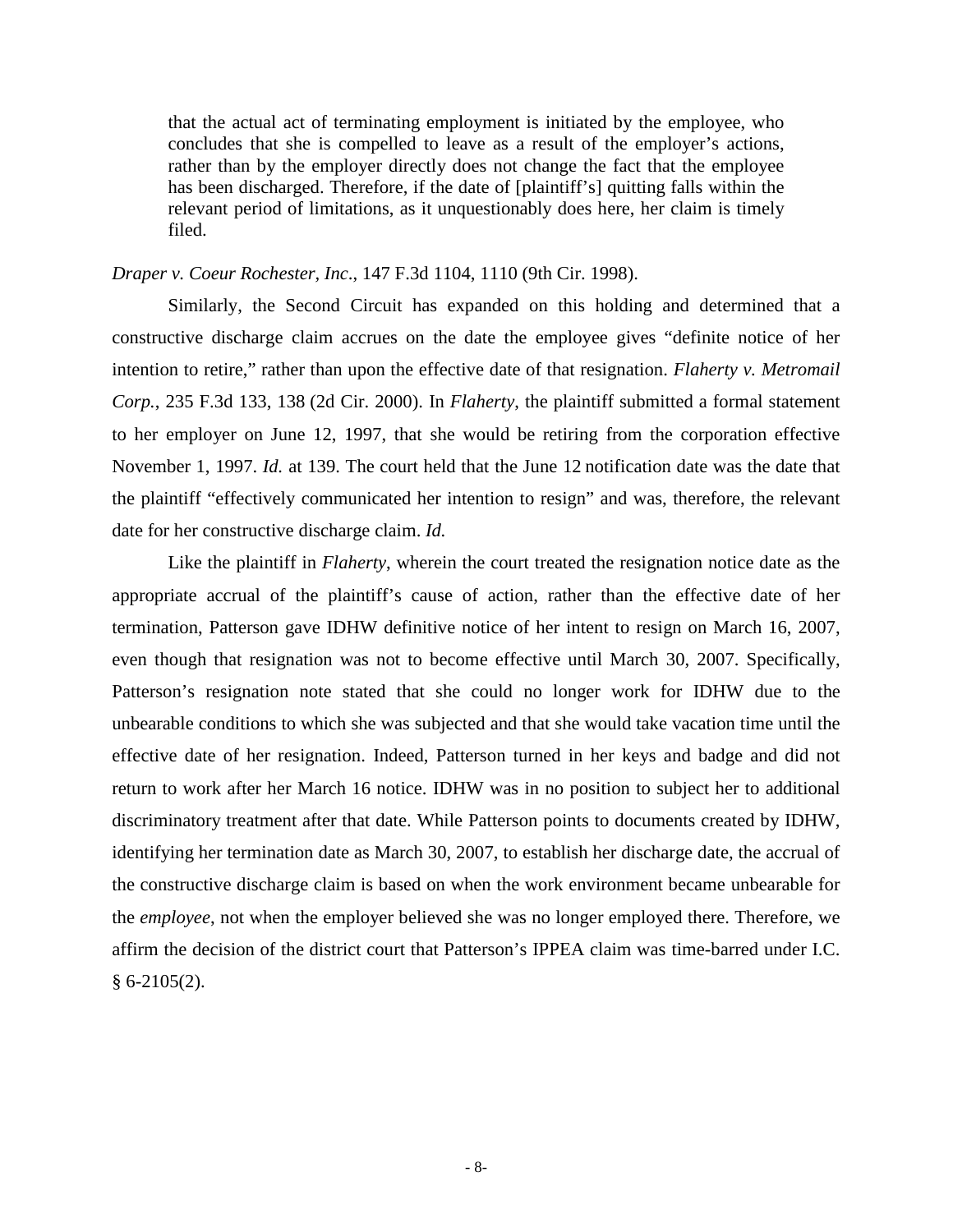# **C. The district court did not err in determining that Patterson failed to demonstrate she was engaging in protected activity under the IHRA.**

Patterson alleges that her supervisor's intra-office affair and consequent favoritism toward his paramour's work group created a hostile work environment, that she opposed the actions creating that environment, and that, as a consequence, she was retaliated against in violation of the IHRA. She argues that, even if the affair and favoritism were not legally sufficient to constitute a hostile work environment, she engaged in protected activity in opposing such actions because she had a reasonable and good faith belief that they were violative of the IHRA. IDHW contends that the district court did not err in determining otherwise because overwhelming case law holds that paramour favoritism is not violative of Title VII and, therefore, opposition to such activity is not protected activity under the IHRA. The district court concluded, as a matter of law, that Patterson could not have reasonably believed her complaints regarding the intra-office romance and alleged favoritism amounted to protected activity under the opposition clause of the IHRA and Title VII because case law overwhelmingly holds that paramour favoritism is not proscribed activity.

The IHRA not only prohibits discriminatory actions against persons in protected groups, but also prohibits retaliation against persons who oppose such actions. Idaho Code § 67-5911 provides:

It shall be unlawful for a person or any business entity subject to regulation by this chapter to discriminate against any individual because he or she has *opposed* any practice made unlawful by this chapter or because such individual has made a charge, testified, assisted, or *participated* in any manner in an investigation, proceeding, or litigation under this chapter.

(emphasis added). A claim under I.C. § 67-5911 is commonly referred to as a retaliation cause of action. There is no Idaho case law regarding a retaliation claim based on allegations of paramour favoritism. However, "[t]his Court has previously determined that the legislative intent reflected in I.C. § 67-5901 allows our state courts to look to federal law for guidance in the interpretation of the state provisions." *Mackay*, 145 Idaho at 413, 179 P.3d at 1069.

In order to make a prima facie retaliation claim, the Ninth Circuit Court of Appeals requires a plaintiff to demonstrate that: (1) she engaged in protected activity; (2) she suffered an adverse employment action; and (3) there is a causal link between the protected activity and the adverse employment action. *See E.E.O.C. v. Luce, Forward, Hamilton & Scripps*, 303 F.3d 994,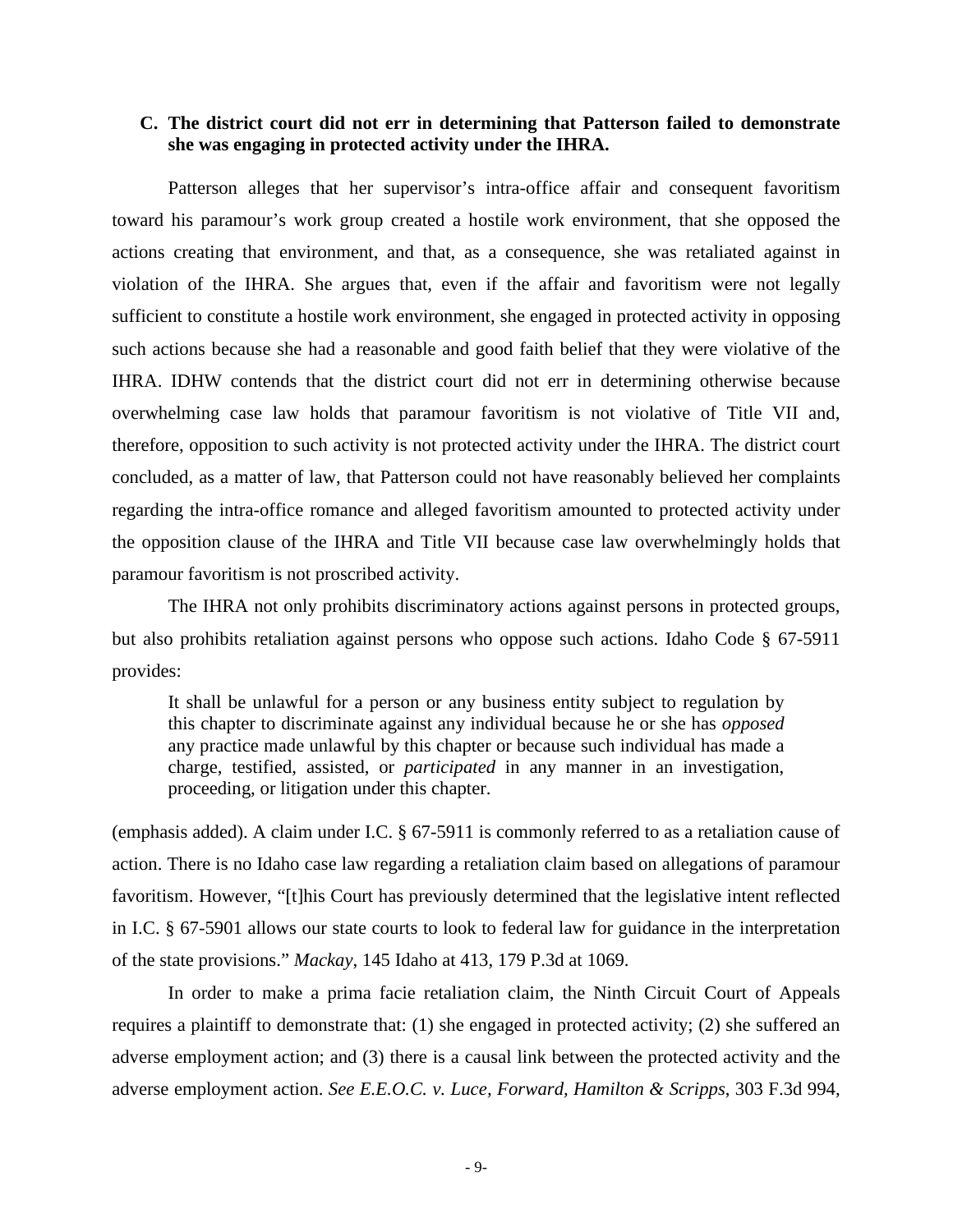1005 (9th Cir. 2002). "Protected activities include: (1) opposing an unlawful employment practice; and (2) participating in a statutorily authorized proceeding." *Id.* 

The opposition clause protects employees who both subjectively and reasonably believe that they are opposing activity that violates Title VII. *Little v. United Technologies Carrier Transicold Div.*, 103 F.3d 956, 960 (11th Cir. 1997). In this case, it is undisputed that Patterson subjectively believed that she engaged in protected opposition activity.<sup>[4](#page-6-0)</sup> Therefore, only the objective reasonableness of her belief is at issue before this Court.

In determining whether it was objectively reasonable for Patterson to believe that she was engaging in protected opposition activity, we first consider whether a paramour relationship resulting in favoritism toward the paramour, in and of itself, constitutes unlawful conduct. The IHRA prohibits employers from discharging or otherwise discriminating against employees because of their race, color, religion, sex or national origin. I.C. § 67-5909. The relevant portion of this provision provides:

It shall be a prohibited act to discriminate against a person because of, or on a basis of, race, color, religion, sex or national origin, in any of the following subsections. . . .

(1) For an employer . . . to discharge, or to otherwise discriminate against an individual with respect to compensation or the terms, conditions or privileges of employment or to reduce the wage of any employee in order to comply with this chapter . . . .

*Id.* Unlawful discrimination on the basis of sex includes the creation of a hostile work environment. "In order to show that a work environment is sufficiently hostile, a plaintiff must show the occurrence of numerous improper acts which establish a pattern of conduct sufficiently severe or pervasive to alter the conditions of employment." *Frazier v. J.R. Simplot Co.,* 136 Idaho 100, 105, 29 P.3d 936, 941 (2001). "[T]he standard to prove [a] hostile environment is that the environment is both subjectively and objectively perceived as hostile based on a totality of the circumstances." *Jeremiah v. Yanke Mach. Shop, Inc*., 131 Idaho 242, 248, 953 P.2d 992, 998 (1998) (internal quotation omitted).

<span id="page-9-0"></span>Patterson claims that the affair and favoritism created a hostile work environment. However, based on our review of the record, we conclude that the activity alleged by Patterson is

<sup>&</sup>lt;sup>4</sup> The district court noted that "[t]he Court fully credits the Plaintiff's assertion throughout this litigation that she believed in good faith the conduct she opposed was unlawful."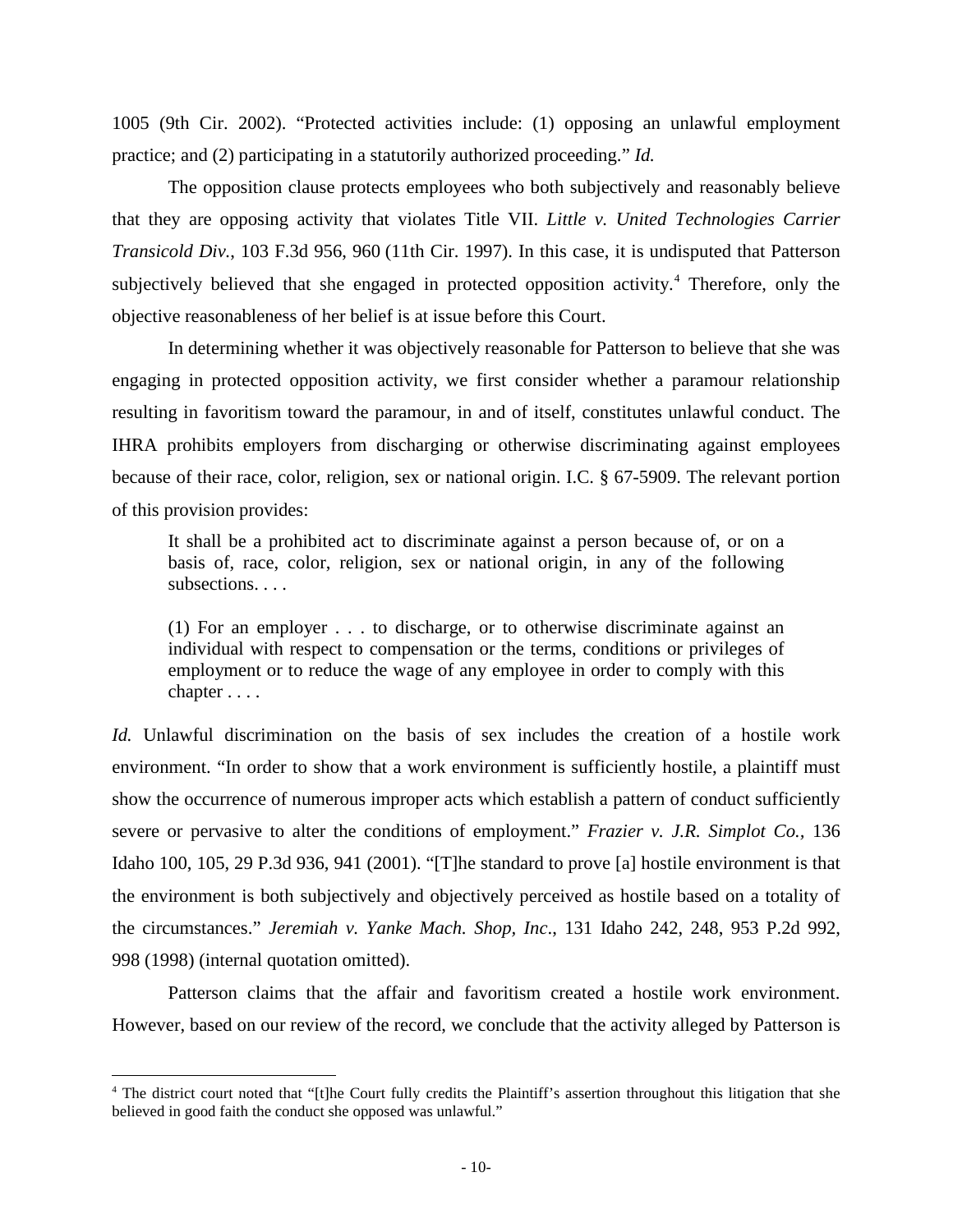not sufficient to constitute a hostile work environment. Her supervisor's conduct certainly violated IDHW's policy regarding intra-office relationships, and could well have resulted in favorable treatment being received by Stiles and the SUR Unit, as Patterson alleges. However, as IDHW points out, the favoritism affected all concerned on a gender-neutral basis. That is, Patterson provides no evidence that either the romantic relationship or the alleged favoritism was directed against, or that the results had an unfavorable effect upon, a person or group protected by the IHRA.

Although none of this Court's decisions have dealt specifically with a paramour favoritism case, previous cases have dealt with the issue of hostile work environment. In *Fowler v. Kootenai County*, 128 Idaho 740, 918 P.2d 1185 (1996), while we rejected a contention that "if an employer equally abuses men and women no claim would arise [under the IHRA] because both sexes are accorded equal treatment," we held that the effect of abusive activity upon persons in a protected group is the critical factor in determining whether a hostile work environment has been shown. *Id*. at 744-45, 918 P.2d at 1189-90. We stated, "Title VII is aimed at the consequences or effects of an employment practice and not at the . . . motivation of co-workers or employers." *Id.* (quoting *Ellison v. Brady*, 924 F.2d 872, 880 (9th Cir. 1991)). In this case, Patterson has failed to present facts to show that the effect of the affair and alleged favoritism on her or other women in her unit was such that it created a hostile work environment. While the affidavit she submitted in opposition to IDHW's motion for summary judgment refers to and incorporates a large volume of meeting notes, emails, pay records, and other documents, and asserts a number of instances of favoritism toward the SUR Unit, it fails to provide narrative testimony as to how Patterson or other women were adversely impacted by the same. Patterson's affidavit provides little guidance regarding the sequence of events that led to her unfavorable performance review and resignation.

*Strongman v. Idaho Potato Commission*, 129 Idaho 766, 932 P.2d 889 (1997), also dealt with a hostile work environment claim. There, the Court held that, "[s]exual conduct is not a necessary element of a hostile environment claim based on gender-specific discrimination." *Id.* at 770, 932 P.2d at 893. In that case, the Court held that the district court erred in dismissing the plaintiff's hostile work environment claim on summary judgment because the plaintiff had presented evidence indicating "that not only was [she] treated differently than her male counterparts in the amount of travelling she was required to do, but that her job was relocated to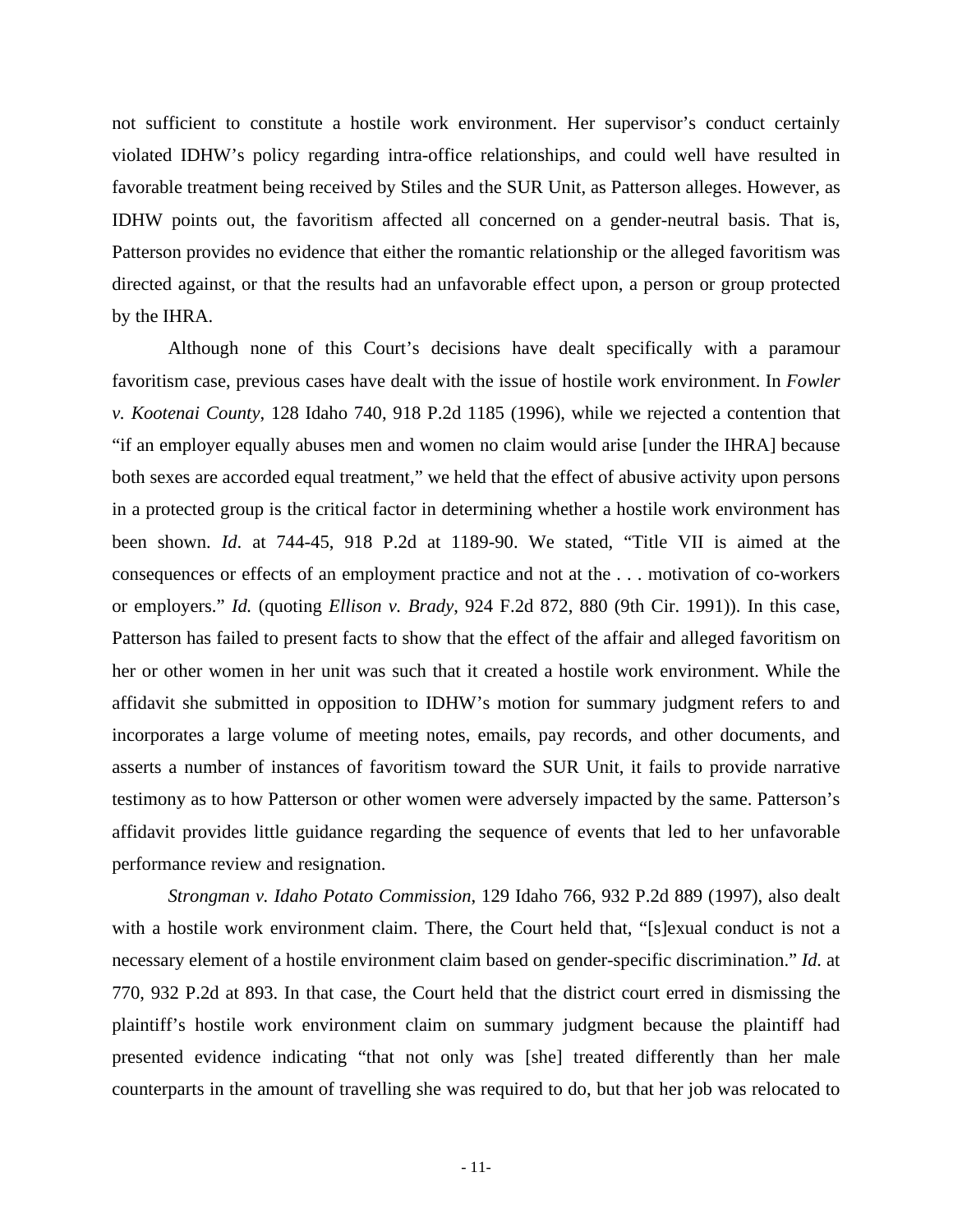a city to which the director knew the employee would not move, and that she was criticized for taking sick leave." *Id.* at 771, 932 P.2d at 894. Once again, Patterson has failed to present specific facts showing that she or other members of a protected group were subjected to abusive treatment that would constitute a hostile work environment. What her allegations boil down to, in essence, is that her supervisor had a relationship with a lateral employee, resulting in more favorable treatment for the paramour and her unit.

Where courts in other jurisdiction have dealt specifically with the issue, the overwhelming weight of the decisions is that paramour favoritism does not violate Title VII. *See DeCintio v. Westchester County Med. Ctr.*, 807 F.2d 304, 308 (2d Cir. 1986) (finding that paramour favoritism does not constitute gender discrimination because it affects men and women equally). While the federal Equal Employment Opportunities Commission and some federal courts recognize limited exceptions to this rule where (1) paramour favoritism is a result of coerced sexual behavior, in which case, the quid pro quo analysis of sexual harassment would apply; or (2) the paramour activity is so widespread that there is an expectation of sexual favors in exchange for advancement or promotion in the workplace, Patterson's allegations do not fall within either of these limited exceptions and, therefore, a claim for hostile work environment would not lie here. *See* EEOC, *Policy Guidance on Employer Liability Under Title VII for Sexual Favoritism*, No. 915.048, 1990 WL 1104702 at \*2-3 (Jan. 12, 1990).

However, that is not the end of our inquiry. Patterson's claim is not for a hostile work environment but, rather, for retaliation as a result of her complaints about the work environment resulting from the affair and favoritism. Because a hostile work environment claim is distinct from a retaliation claim, some courts have found that, even where a plaintiff fails to demonstrate a hostile work environment, the plaintiff's retaliation claim may proceed to the jury based on her reasonable belief that she engaged in protected activity. *See Drinkwater v. Union Carbide Corp.*, 904 F.2d 853, 865-66 (3rd Cir. 1990) (despite the fact that plaintiff failed to demonstrate a hostile work environment claim, the court allowed her retaliation claim to go to the jury because she believed the activity was prohibited and because there was case law in existence at the time of her opposition activity that arguably supported the reasonableness of her belief that paramour favoritism violated Title VII). As articulated in *United Technologies*:

> [a] plaintiff can establish a prima facie case of retaliation under the opposition clause of Title VII if he shows that he had a good faith, reasonable belief that the employer was engaged in unlawful employment practices . . . . It is critical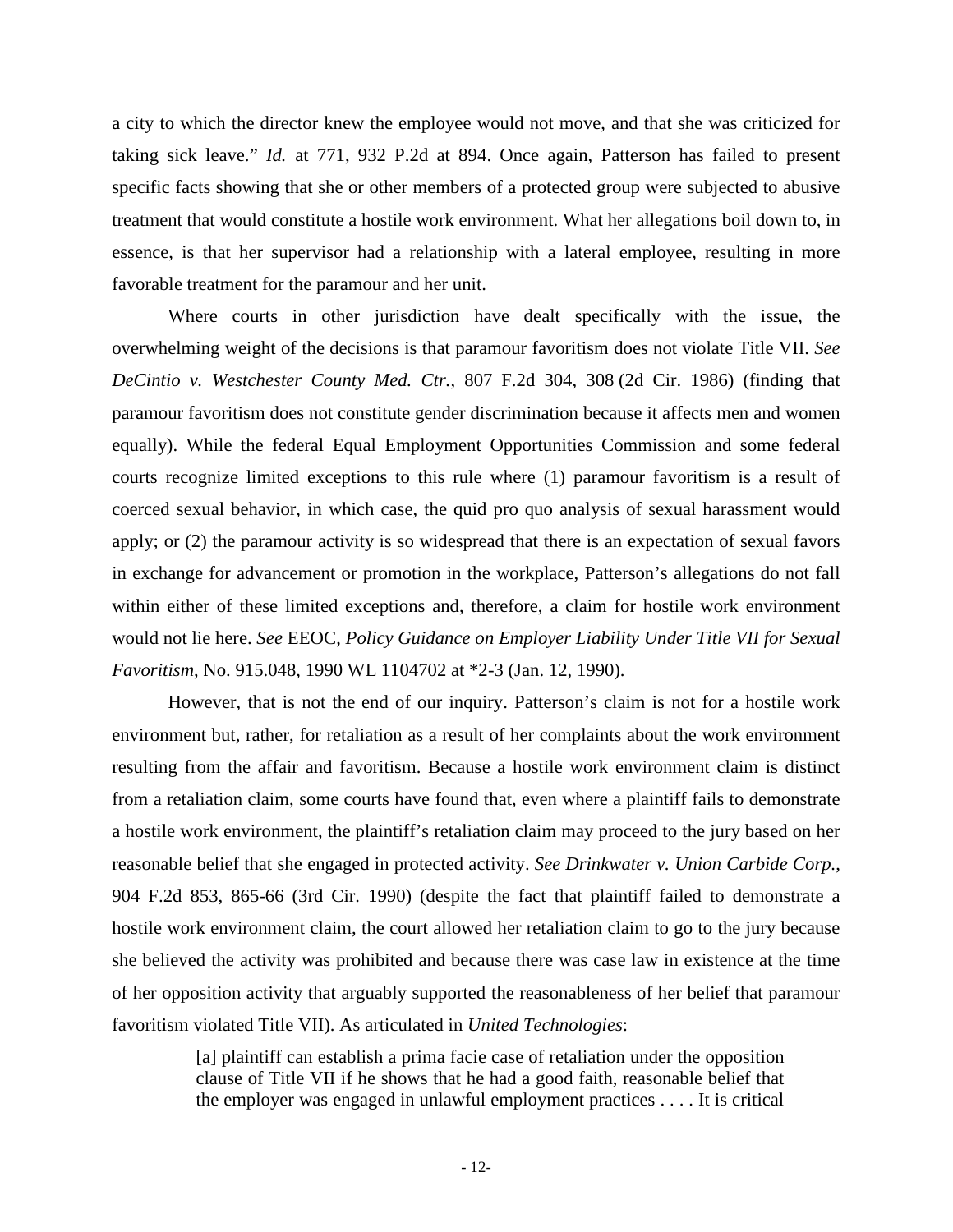to emphasize that a plaintiff's burden under this standard has both a subjective and an objective component. A plaintiff must not only show that he subjectively (that is, in good faith) believed that his employer was engaged in unlawful employment practices, but also that his belief was objectively reasonable in light of the facts and record presented. It thus is not enough for a plaintiff to allege that his belief in this regard was honest and bona fide; the allegations and record must also indicate that the belief, though perhaps mistaken, was objectively reasonable.

## 103 F.3d at 960 (emphasis omitted)

Patterson argues her belief that she was engaging in protected activity was objectively reasonable because: (1) she filed a complaint with the IHRC and she personally complained and participated in the internal investigation regarding the affair and alleged preferential treatment and (2) IDHW treated her complaints as potential violations of Title VII of the federal Civil Rights Act of 1964 by referring Patterson to the civil rights investigator and by providing her training materials indicating that paramour favoritism could be illegal. IDHW argues that Patterson's factual allegations do not support the reasonableness of her belief because: (1) Patterson's complaints to IDHW, as well as her IHRC complaint, do not support a finding that her belief was objectively reasonable; (2) the IDHW training materials provide that discrimination must be because of the victim's gender and these materials cannot create a heightened standard for Title VII violations; (3) Patterson's allegations of unequal pay affected both the men and women in Patterson's fraud unit equally; and (4) Patterson cannot form an objective belief that her activity is protected based on discussions with third parties.

The district court agreed with the arguments advanced by IDHW, finding that Patterson's belief was not objectively reasonable because: (1) existing substantive law was to the contrary; (2) employee training materials that are more restrictive than Title VII do not create a reasonable belief on the part of an employee that conduct violates Title VII; and (3) an employee cannot base her good faith belief that an employer has engaged in unlawful employment practices based on the good faith belief of another employee. The district court also pointed out that Patterson had failed to demonstrate that the alleged favoritism was due to plaintiff's, or any other person's, gender. As the court stated, "In sum, the Court is not aware of any evidence in the record demonstrating that the Plaintiff drew a connection between the affair and the favoritism and a violation of the IHRA, be it gender or sex discrimination or otherwise. In fact, common sense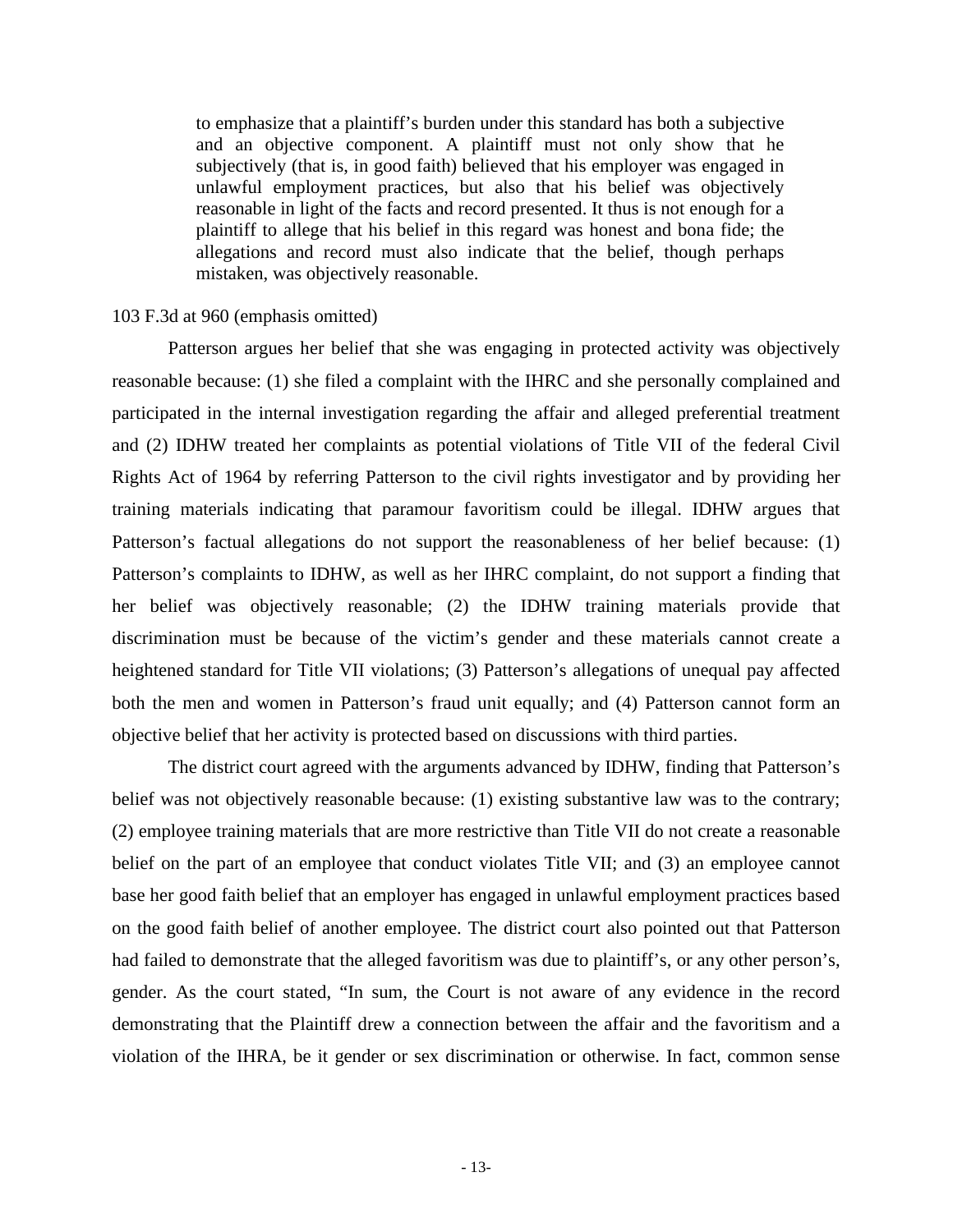dictates that any adverse actions stemming from the affair and favoritism of the SUR Unit would have fallen upon male and female fraud investigators alike."

A critical element of the inquiry regarding objective reasonableness of an employee's belief that she was participating in a protected activity is the existing case law at the time of the incident. In *Drinkwater*, the plaintiff's claim was allowed to proceed because of an existing decision favorable to her position. The *Drinkwater* court noted, however, that that holding had been vacated after Drinkwater's case arose. *Id.* at 865-66. The only case favorable to her position that Patterson cited was decided a month and a half after her letter of resignation and could not have been relied upon in making her determination as to the reasonableness of her belief that she was engaging in protected activity. *See Alaniz v. Peppercorn*, W.L. 1299804 (E. Dist. Cal. May 3, 2007). Because the great weight of the case law did not support Patterson's position, she had no grounds to believe that she was engaging in protected activity. *See Luce*, 303 F.3d at 1006 (a plaintiff's belief that she engaged in protected opposition activity cannot be reasonable when faced with voluminous case law to the contrary); *Clover v. Total Sys. Servs., Inc.*, 176 F.3d 1346, 1351 (11th Cir. 1999) ("The objective reasonableness of an employee's belief that her employer has engaged in an unlawful employment practice must be measured against existing substantive law."). The district court did not err in dismissing Patterson's IHRA claim.

Patterson also argues that her activities were protected activity under the participation clause of the IHRA and Title VII because she complained to human resources personnel, as well as to the civil rights investigator at IDHW, regarding the alleged favoritism and retaliatory treatment. An employee can engage in protected activity by participating in the statutory proceedings created by Congress to assist in Title VII violations. "Title VII . . . make[s] it unlawful for an employer to discriminate or retaliate against an employee or an applicant for employment because that person has made a charge, testified, assisted, or participated, in any manner in a proceeding." *Luce*, 303 F.3d at 1006 (internal quotation omitted). A "proceeding includes instituting a civil action," and also extends to an employee "who informs his employer of his intention to participate in a statutory proceeding, even if he has not yet done so." *Id.* at 1006-07 (internal quotation omitted).

Although Patterson argues in her reply brief that she was entitled to relief under the participation clause, she did not make the same argument in her opening brief. It is true that she made reference to having participated in the investigations precipitated by her complaints, but